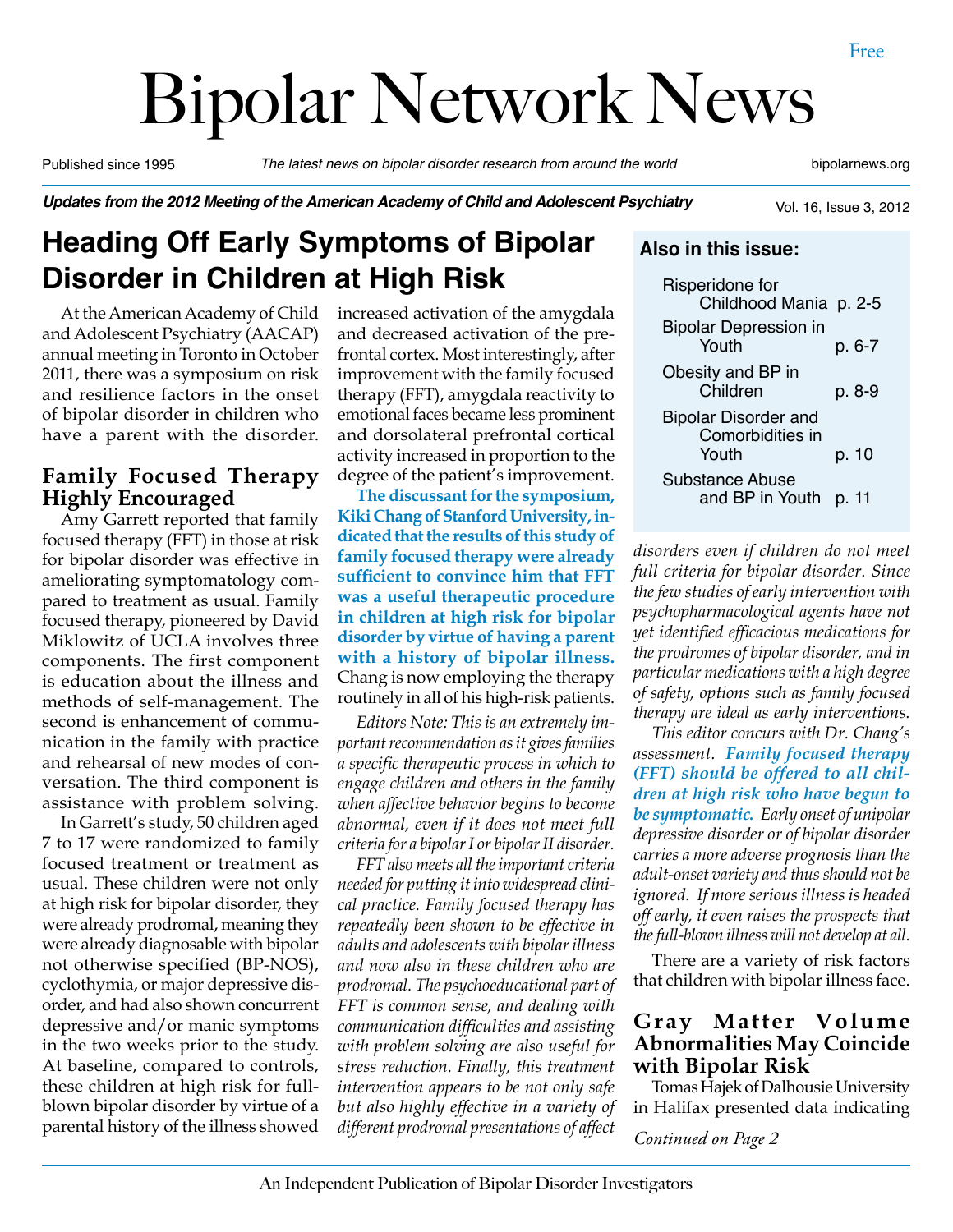# **Risk Factors For Youth Onset Bipolar Disorder**

### *Continued from Page 1*

that in children at high risk for bipolar disorder, gray matter volume in the right inferior frontal gyrus is increased. While the left inferior frontal gyrus is important for language, the right side of the inferior frontal gyrus deals with response inhibition, autobiographical memory, mirror neurons, and empathy.

Interestingly, while children at high risk show increased volume in this area, already ill patients exhibit decreased volume in the same area. Other findings in the literature indicate that a duration of illness longer than 10 years

# Bipolar Network News

**Editor-in-Chief**: Robert M. Post, MD **Managing Editor**: Moira McCauley

The *BNN* is published four times a year by investigators working with patients with bipolar disorder to better understand the long-term course of illness. The newsletter is available free of charge to all who request it.

Although the editors of the *BNN* have made every effort to report accurate information, much of the work detailed here is in abstract or pre-publication form, and therefore cannot be taken as verified data. The *BNN* can thus assume no liability for errors of fact or omission, or lack of balance. Patients should consult with their physicians, and physicians with the published literature, before making any treatment decisions based on information given in this issue or in any issue of the *BNN*.

As per recent journal disclosure requirements, Dr. Post has consulted to or spoken for Abbott, Astra Zeneca, Bristol-Myers Squibb, Glaxo-SmithKline, Jansen, and Pfizer.

The opinions expressed in the BNN are solely those of the editors, and do not represent the views of any scientific entity or foundation.

Send any comments or suggestions to: mccauleybcn@gmail.com

**BNN** 5415 W. Cedar Lane Suite 201B Bethesda, MD 20814

To subscribe or unsubscribe, see our website or email us at:

**info@bipolarnews.org**.

Note that we do not accept requests to subscribe friends or family members. Please have them contact us directly.

bipolarnews.org

is associated with decreases in gray matter volume in this area of the brain. Hajek also found that lithium treatment could lessen the degree of prefrontal cortical volume loss over time.

*Editors Note: The findings raise the interesting conundrum that in those at high risk but unaffected by bipolar disorder, this area of brain is larger than normal, but in those who become ill, the volume of this area is slightly smaller, and the volume decreases as the illness continues. The mechanism of these effects is unknown, but these findings (which were replicated in two independent samples) suggest the possibility that increased volume in the inferior frontal cortex could be a marker of vulnerability to bipolar disorder in those at high risk but not yet ill.*

# **Poor Cognitive Control in Children at High Risk**

Pilyoung Kim of the National Institute of Mental Health (NIMH) reports that young children at high risk for bipolar disorder have difficulties with cognitive control, especially with more difficult tasks. Interestingly, the ventrolateral prefrontal cortex, which is near the inferior frontal cortex, showed increased activity in association with difficulties in working memory on a "two-back" test (where children view a series of symbols and must remember the symbol they viewed not one symbol back, but two back.)

# **D e c r e a s e d N e u r o n a l Connectivity in Children at High Risk**

Cecile Lana DeLuca reports that in healthy young people there are high levels of neuronal connectivity between two parts of the brain, the dorsolateral prefrontal cortex and the amygdala, but in well children at high risk for bipolar disorder by virtue of having a parent with the illness, there is decreased connectivity between these two important regions.

# **News From The "TEAM" Study: Risperidone Superior To Valproate And Lithium In Childhood Mania**

A symposium at the Annual Meeting of the American Association of Child and Adolescent Psychiatry discussed the Treatment of Early Age Mania (TEAM) study. **This randomized partially blinded study compared risperidone, valproate, and lithium for the treatment of children with bipolar I mania.**

The study was held at five different sites in Pittsburgh, Washington DC, Baltimore, St. Louis, and Cleveland. Participants were all severely ill with a Clinical Global Assessment of Severity (C-GAS) score of less than 60 (the mean was 39, indicating that the children were substantially impaired). More than three quarters had psychosis (i.e. hallucinations or delusions) and 99% had dramatic mood shifts within a day (ultradian cycling). All of the participating children had the cardinal symptom of elevated mood.

Among the 290 participants, there was a high incidence of Axis I comorbidities, with 98% of patients having a disruptive behavioral disorder, 77.3% an anxiety disorder, 31% some form of sleep disturbance, and 17% an elimination disorder, of which 15% had enuresis (bedwetting). Nightmares were present in 25.9% of the sample, sleepwalking in 7.2%, and night terrors in 4.8%.

For the purposes of the study, a rating of 1 (not ill) or 2 (minimally ill) on the Clinical Global Impressions scale modified for bipolar illness (CGI-BP) was considered a significant response.

The children (age 6 to 15 with a mean age of 11) were randomized to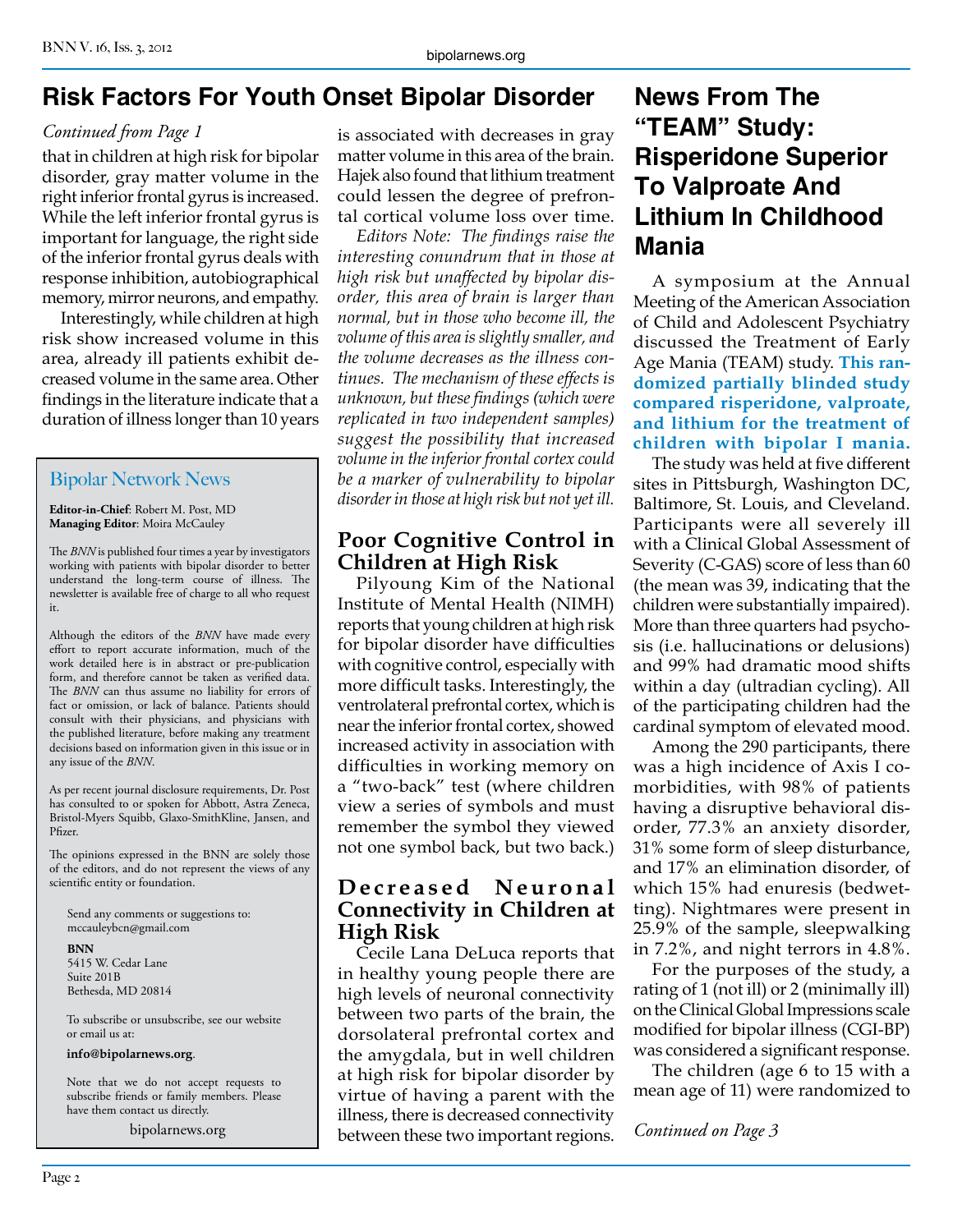# **Risperidone Superior To Valproate And Lithium In Childhood Mania**

treatment for 8 weeks with lithium, valproate, or risperidone. Lithium treatment reached blood levels of 1.1 to 1.3mEq/L, valproate reached levels of 111 – 225µg/ML, and risperidone doses reached 3mg per day. Children who were taking psychomotor stimulants for treatment of ADHD remained on the stimulants after randomization to one of the three drugs. While the treating physicians and clinicians were not blind, blind ratings were performed at week 8.

**With a response rate of 68.5%, risperidone was superior to lithium (35.6%) and valproate (24%) based on CGI-BP scores.** The mean dose of risperidone was 2.6mg +/- 1.2 per day. The mean blood level at week 8 for lithium was 1.1mEq/L and for valproate was 114µg/ML.

The number of children who improved sufficiently for their C-GAS scores to rise above 60 was also greater for risperidone at 48.3% compared to lithium at 26.7% and valproate at 17.0%.

*Editor's Note: These are among the first controlled data in children with mania* 

*below the age of 10 (which is the minimum age for most FDA-approved studies of second-generation antipsychotic drugs). The findings were highly consistent with data in older children and adolescents.*

*As illustrated in the graph below showing results of several similar studies, response to extended release valproate (24%) did not significantly exceed that of placebo (23%) in a randomized industry-sponsored study in older children with mania. These numbers resemble the 24% response rate to immediaterelease valproate in the TEAM study of younger children. In a meta-analysis by Correll in 2010 that analyzed data from 5 industry-sponsored studies of secondgeneration atypical antipsychotics, the rate of placebo response for bipolar mania was 29%, while the response to a secondgeneration atypical antipsychotic averaged 58% (approaching the 69% response to risperidone observed in the TEAM study).* 

*There were differences in the apparent magnitude of response to both lithium and valproate in this TEAM study compared to open randomized data from 2000, in which Kowatch et al. showed that response to* 

Atypical Antipsychotics More Efficacious Graph

*valproate, lithium, and carbamazepine were comparable in children with acute mania. In that study, the response to valproate was about 50% and slightly but not significantly higher than the response to lithium and carbamazepine. Response to each of the three drugs was in a range similar to that of risperidone in the current study. Thus these discrepancies remain to be clarified.*

The TEAM researchers used statistical analyses to determine which variables might be associated with clinical response. A univariate analysis showed that older age and being African-American predicted a more favorable response, while having comorbid ADHD was associated with worse response. In a multivariate analysis, conduct disorder emerged as a predictor of poor response, and there were significant differences in response across the five different sites used in this study.

The Pittsburgh and Washington, DC sites had much higher response rates to lithium and valproate (similar to risperidone) than the other three sites in St. Louis, Cleveland, and Baltimore, which showed the same pattern of response noted in the overall group, i.e. lithium and valproate were inferior to risperidone. The reasons for these differences across sites was not clear, although the sites with better response to lithium and valproate also had the lowest dropout rate.

Interestingly, the dropout rate was higher on lithium and on valproate than on risperidone (32.2% for lithium, 26.0% for valproate, and 15.7% for risperidone). Dropouts for worsening of clinical symptoms were also significantly higher on lithium (13.8%) and valproate (11.5%); there were no dropouts for worsening of symptomology on risperidone. Dropouts for side effects were not significantly different across the three drugs.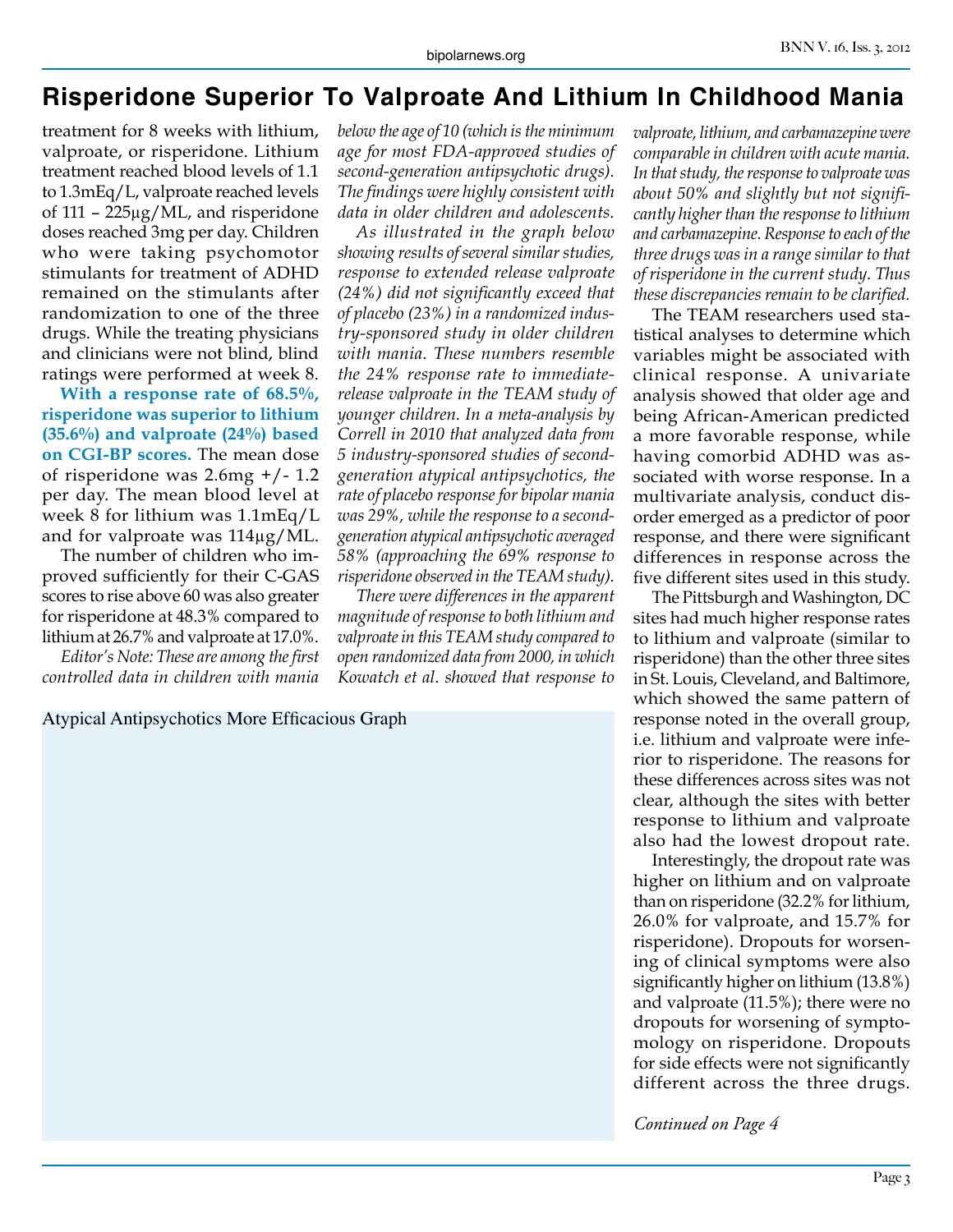# **Results from the TEAM Study Favor Risperidone**

#### *Continued from Page 3*

There were differences in side effects. Weight gain was greater on risperidone (averaging 3.3kg compared to 1.42kg on lithium and 1.67kg on valproate). Prolactin increases were substantially greater on risperidone (37.6 units) compared to negligible increases on lithium and valproate. Low-density lipoproteins (LDL cholesterol, the "bad" kind) increased on risperidone, but decreased on valproate. Thyroid stimulating hormone (TSH) increased on lithium, and platelets decreased on valproate. Gastrointestinal distress was more prominent on lithium as was increased urination, dry mouth, and thirst. Difficulty arousing in the morning was reported at baseline in 28.9% of those randomized to valproate, and this increased to 63.9% by the end of 8 weeks of treatment. All three drugs were associated with reductions in suicidal ideation.

*Editor's Note: In summary, risperidone was superior to lithium and valproate in very young children (aged 6 to 15) with BP I mania, but it had more side effects, including weight gain and increases in prolactin and LDL cholesterol. Data from this study and on the efficacy of risperidone were published by Barbara Geller et al. in the* Archives of General Psychiatry *in 2012.*

# **Risperidone Trumps Valproate and Placebo for Treatment of Very Young Children with Mania**

At another symposium at the annual meeting of the American Academy of Child and Adolescent Psychiatry, Bob Kowatch of Ohio State University discussed a controlled trial of valproate, risperidone, and placebo in children 3 to 7 years of age (average age 5.5) with a diagnosis of bipolar I disorder and a Young Mania Rating Scale score (YMRS) greater than 20 at baseline. All of the children were severely ill with an average Clinical Global Assessment of Severity (CGAS) score of 44. Seventy-six percent had comorbid attention deficit hyperactivity disorder (ADHD) and 15% had an anxiety disorder. Valproate doses started at 10mg/kg and were increased after 4 days to achieve blood levels of 80 to 100µg/ml. The average dose of valproate was 300mg/ day and the average blood level was 88 µg/ml. Risperidone was started at 0.25mg and increased as needed. The average dose of risperidone was 0.5mg per day.

On the main outcome measure of decrease in the YMRS score, **risperidone was substantially more effective than placebo, while valproate showed only marginal nonsignificant effects.** However on the Clinical Global Impressions (CGI) scale for improvement in illness, risperidone showed 87% response, valproate 75% response, and placebo no response. Fifty percent reduction in YMRS score occurred in 88% on risperidone, 50% on valproate, and 15% on placebo.

Weight gain was mild on valproate and substantially more on risperidone. Risperidone was also associated with increases in insulin and prolactin.

The effect size (the size of the change the drug brought about in this study, which is calculated by dividing the mean difference between the experimental group and the control group by the standard deviation) for risperidone was extraordinarily large (3.58); very large for valproate (1.66), and moderate for placebo (0.56). The odds of getting well were 5 times greater than placebo for risperidone and 1.9 times greater than placebo for valproate.

*Editors note: These data in very young children (aged 3 to 7) resemble other controlled data in the literature about the treatment of older children and adolescents, indicating a superiority of atypical antipsychotics over placebo and a greater magnitude of effect achieved with atypicals than with valproate.* 

# **Kowatch's Revised Treatment Algorithm**

Based on these new data and the Federal Drug Administration (FDA) approval of several atypical antipsychotics for children with bipolar illness from ages 10 to 17, Dr. Kowatch recommended a new treatment algorithm for childhood onset bipolar disorder.

In a consensus statement on treatment guidelines for children published by Kowatch et al. in the *Journal of the American Academy of Child and Adolescent Psychiatry* in 2005, the authors suggested starting treatment with either an atypical antipsychotic, a mood stabilizing anticonvulsant, or lithium.

Here are Kowatch's updated treatment recommendations for children with bipolar illness.

In Stage 1 of treatment, Kowatch recommends beginning with one of two strategies.

A. In a very young child with manic illness, Kowatch now recommends starting treatment with one of the atypical antipsychotics, such as quetiapine, aripiprazole, or risperidone.

B. An alternative to treatment with quetiapine, aripiprazole, or risperidone would begin with lithium or valproate. The atypical antipsychotics olanzapine and ziprasidone are also included as alternatives rather than first choices because the former carries a risk of weight gain and the latter is not FDAapproved for children and adolescents.

In Stage II Kowatch recommends adding the type of drug not used in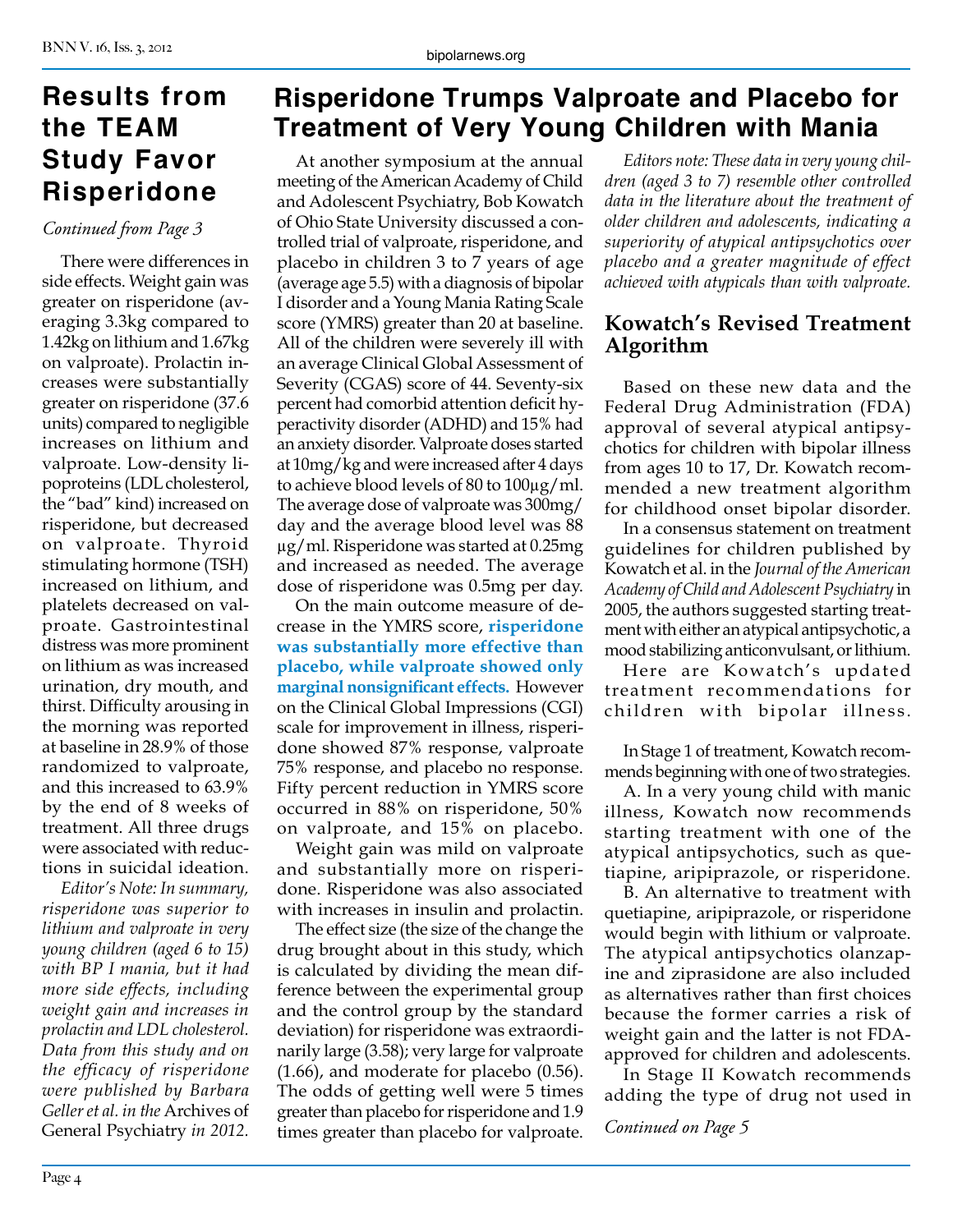# **A Treatment Algorithm for Bipolar Disorder in Children and Adolescents**

Stage I (lithium or an anticonvulsant added to the initial atypical, or an atypical added to initial treatment with lithium or an anticonvulsant).

In Stage III one more medication is added so that the regimen consists of two mood stabilizers and an atypical or two atypicals and a mood stabilizer.

*Editors Note: This sequencing of treatments reflects the consensus of many clinicians that childhood onset bipolar disorder is difficult to treat and is associated with severe symptomatology that often dramatically impairs a patient's social, family, and academic life. In addition to multiple medications, psychotherapy and psychoeducation are also typically required in order to achieve optimal mood stabilization.*

*Continued from Page 4 There is some rationale for starting some severely ill children on the combination of lithium and valproate, based on a study by Findling et al. at Case Western Reserve University. They found that while almost one half of the children with bipolar disorder who were able to be stabilized on the combination of lithium and valproate, two thirds of these children relapsed upon randomization to either lithium or valproate monotherapy. However, most re-responded when the combination of the two drugs was re-instituted. These data provide strong controlled evidence that a majority of children with bipolar disorder in the US will not respond adequately to monotherapy with lithium or valproate, and will require the combination.*

*Even in the TEAM study we described in the article beginning on page 3, most* 

*patients required combination treatment. Not only was risperidone superior to lithium or valproate in that study, but patients also did better in the second phase of the study when risperidone was added to one of the treatments as opposed to the combination of lithium and valproate. Given the superiority of one of the atypicals (risperidone), it can be assumed that there is a class effect and that all of the atypical antipsychotics would be as good or better than lithium or valproate.*

*If this is the case, then the choice of an atypical with which to begin treatment or to use adjunctively would depend on its side effects profile and long-term tolerability. A highly preliminary assessment of these factors is presented in the table below, which was updated in early 2012.*

Provisional Status of Efficacy, Tolerability, and Utility of Treatments for Pediatric Mania\* (where utility is a rough subjective integration of efficacy, practicality, and long-term tolerability)

| Drug                                                                                                                             | Evidence in: ADULTS |                   |              |                   | CHILDREN |                                                                              |              |              |  |  |
|----------------------------------------------------------------------------------------------------------------------------------|---------------------|-------------------|--------------|-------------------|----------|------------------------------------------------------------------------------|--------------|--------------|--|--|
|                                                                                                                                  | Acute               |                   | Prophylactic |                   | Mania    | Problems                                                                     | Tolerability | Utility      |  |  |
|                                                                                                                                  | Mania               | Depression        | Mania        | Depression        |          |                                                                              |              |              |  |  |
| Mood stabilizers                                                                                                                 |                     |                   |              |                   |          |                                                                              |              |              |  |  |
| Valproate                                                                                                                        | $^{+++A}$           | $^{+}$            | $^{++}$      | $^{++}$           | $(++)$   | Weight gain, Polycystic ovarian syndrome                                     | $B+$         | $B+$         |  |  |
| Lithium                                                                                                                          | $^{+++A}$           | $^{++}$           | $+++A$       | $^{+++}$          | $+A$     | Weight, DI, Thyroid, Acne, Requires blood levels                             | B            | $B+$         |  |  |
| Carbamazepine                                                                                                                    | $_{+++A}$           | $^{++}$           | $^{++}$      | $^{++}$           | $(++)$   | Rash, Rare bone marrow suppression                                           | $C+$         | B            |  |  |
| Oxcarbazepine                                                                                                                    | $^{++}$             | $^{+}$            | Ÿ.           | 2                 | $(+)$    | Hyponatremia, Sedation                                                       | В            | B            |  |  |
| Lamotrigine                                                                                                                      | 0                   | $(++)$            | $+A$         | $+++A$            | $(+/-)$  | Rare severe rash (1/2500)                                                    | $B-$         | C            |  |  |
| Atypical Antipsychotics                                                                                                          |                     |                   |              |                   |          |                                                                              |              |              |  |  |
| Aripiprazole                                                                                                                     | $^{+++A}$           | $+/++^*$ UP       | $^{+++A}$    | $+/-$             | $+++A$   | Akathisia, Weight gain +, GI upset                                           | $A-$         | A            |  |  |
| Clozapine                                                                                                                        | $^{+++}$            | $^{++}$           | $^{+++}$     | $^{++}$           | $^{+++}$ | Seizures, Drooling, Weight gain +++,<br>Requires white blood cell monitoring | $\mathbf C$  | $\mathbb{C}$ |  |  |
| Olanzapine                                                                                                                       | $^{+++A}$           | $++^*A$           | $^{++A}$     | $^{++}$           | $+++A$   | Weight gain +++, sedation                                                    | $B-$         | $B-$         |  |  |
| Quetiapine                                                                                                                       | $^{+++A}$           | $+++A$<br>$++*UP$ | $++^*A$      | $++^{\dagger}A^*$ | $+++A$   | Weight gain $++$ , sedation                                                  | B            | $A -$        |  |  |
| Risperidone                                                                                                                      | $^{+++A}$           | $+/-$             | $+++A$       | ÷                 | $+++A$   | Prolactin increases, Weight gain ++                                          | B            | $B+$         |  |  |
| Ziprasidone                                                                                                                      | $^{+++A}$           | 7                 | $+++A$       | ?                 | $^{+++}$ | Weight gain, Increases QTC interval<br>(but not clinically problematic)      | $A-$         | A            |  |  |
| FDA approved, FDA approval pending<br>Ambiguous data<br>$\pm$<br>Adjunctive<br>$\left(\cdot\right)$<br>А<br>А                    |                     |                   |              |                   |          |                                                                              |              |              |  |  |
| Strong evidence, placebo controlled RCT<br>Some evidence of likely effectiveness<br>2<br>Unknown effect<br>$\ddot{}$<br>$^{+++}$ |                     |                   |              |                   |          |                                                                              |              | Good         |  |  |
| Minimal evidence<br>0<br>No effect<br>Substantial evidence, multiple series<br>$+/-$<br>$^{++}$                                  |                     |                   |              |                   |          |                                                                              |              | Fair<br>Poor |  |  |

\*2/2012 To be modified as further data become available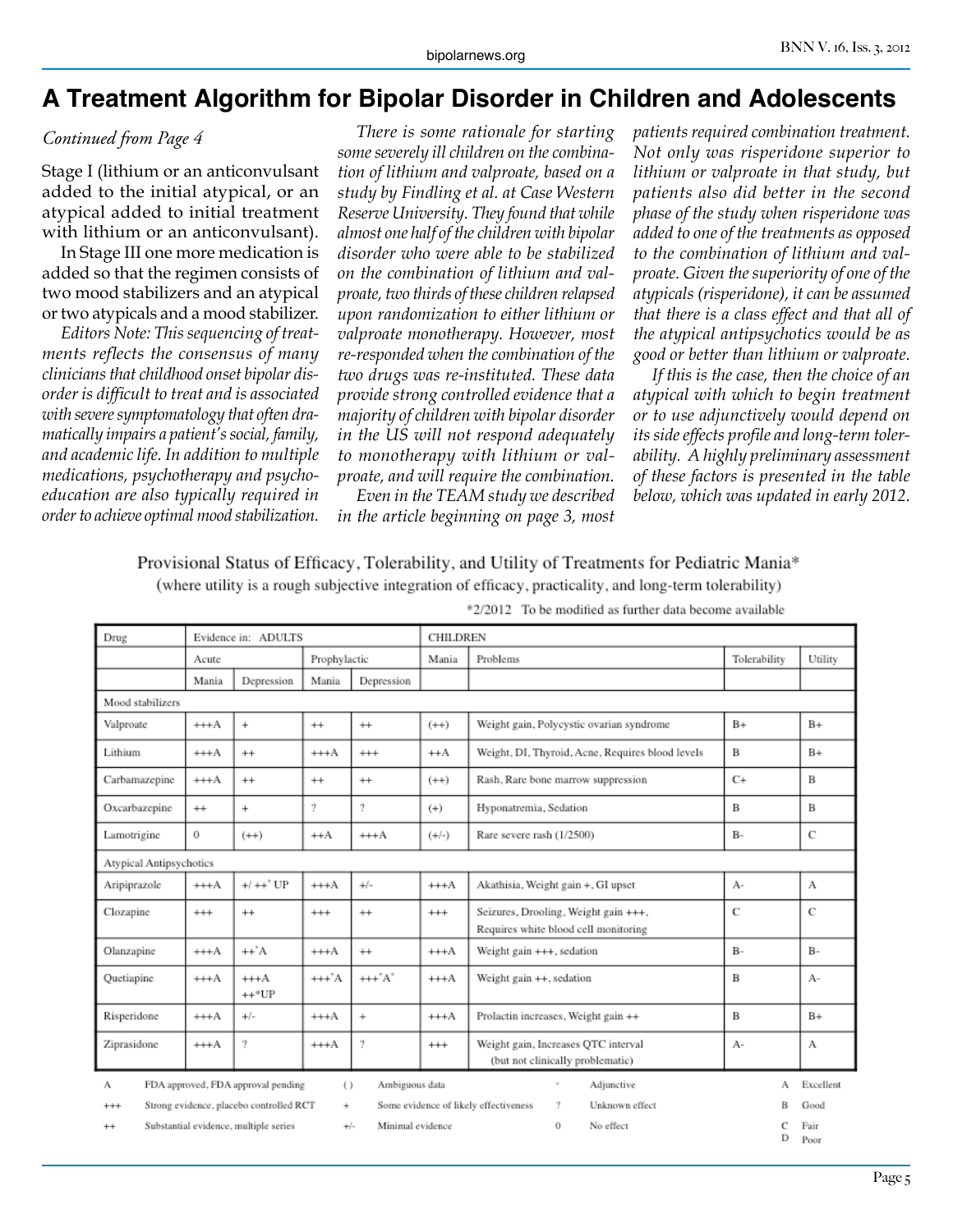# **Treating Bipolar Depression in Youth Despite the Lack of Good Data**

At the Ryan Licht Sang pediatric bipolar conference, researcher Karen Dineen Wagner summarized the controlled data on treatment of bipolar depression in children. Almost none exist, with the exception of one study in which quetiapine (Seroquel) was not found to be more effective than placebo.

Unlike mania, for which there are several approved treatments for children aged 10 to 17, **there are no FDA-approved treatments for bipolar depression in children**.

In adults, quetiapine is the only approved monotherapy for bipolar depression, and the only other approved treatment is the combination of fluoxetine and olanzapine. Despite the frequency with which conventional antidepressants (SSRIs, SNRIs, bupropion, and tricyclic antidepressants) are prescribed for bipolar depression, the data on their efficacy is mostly negative, based on a 2010 meta-analysis by researchers Sidor and MacQueen.

Given that there is little data available even for adults, Wagner reviewed the open (uncontrolled) studies on depression in children with bipolar disorder. Some evidence of good response to lithium or lamotrigine can be found in case series and chart reviews. In studies of atypical antipsychotics for mania in children, the mania rating scales used contain items about depression, and these often show some improvement.

Wagner concluded that one option is to use monotherapy with atypicals, lithium, or lamotrigine in children with bipolar depression.

Wagner created a revised Mood Disorder Questionnaire for Adolescents (MDQ-A), which focuses on a possible diagnosis of bipolar disorder instead of unipolar depression. This was published in the *Journal of Clinical Psychiatry* in 2006 and is reproduced below. Dr.

#### **Mood Disorder Questionnaire for Parents of Adolescents** (Wagner et al., Journal of Clinical Psychiatry 2006, 67(5): 827-30.)

1. Has there ever been a time for a week or more when your adolescent was not his/her usual self and... felt too good or excited? felt he/she could do anything? needed much less sleep? was so easily distracted by things? spent too much money? used more alchohol or drugs? was so irritable that he/she started fights or arguments with people? couldn't slow his/her mind down or thoughts raced through his/her head? had much more energy than usual? was much more active or did more things than usual? had many boyfriends or girlfriends at the same time? was more interested in sex than usual? did many things that were foolish or risky?

2. If you checked YES to more than one of the above, have several of these ever happened to your adolescent during the same period of time?

3. How much of problems did any of these cause your adolescent--like school problems, failing grades, problems with family and friends, legal troubles?

No problem Minor problem Moderate problem Serious problem

**If you checked 5 or more of the 13 behaviors on Question 1, Yes on Question 2, and Moderate or Serious on question 3, investigate a diagnosis of bipolar disorder.** *Continued on Page 7*

Wagner indicated that the instrument is more valid when the answers are supplied by a parent than by the adolescent.

*Editor's Note: The lack of research on the treatment of children with bipolar disorder is a public health problem.* 

### **Factors Making the Lack of Good Data Troublesome**

1. Epidemiological data published by Merikangas et al. in 2010 indicate that 2.7% of children and adolescents in the US have bipolar disorder. The illness began with a depressive episode in at least half of those children. This means we lack good information for the treatment of more than a million children in the US.

2. Depression is associated with considerable dysfunction and disability.

3. Roughly two-thirds of the weeks of follow up after an episode of mania in children are associated with symptomatic depression or mania.

4. Depression is a major cause of suicide, and suicide rates have increased in recent studies of adolescents.

5. Among adults in the Bipolar Collaborative Network (wherethis editor is an investigator) and in the STEP-BD study, onset of illness in childhood was associated with a poorer outcome in adulthood.

6. Duration of time from illness onset to first treatment of depression or mania is an independent risk factor for a poor outcome in adulthood, resulting in more time depressed and greater severity of depression, more episodes, and less time euthymic.

*Given these immediate and long-term problems related to childhood onset bipolar depression and the relative absence of good data on treatment (from randomized, double-blind, placebo-controlled clinical trials), how should parents, physicians, and clinicians proceed? A number of important principles may form useful guidelines.*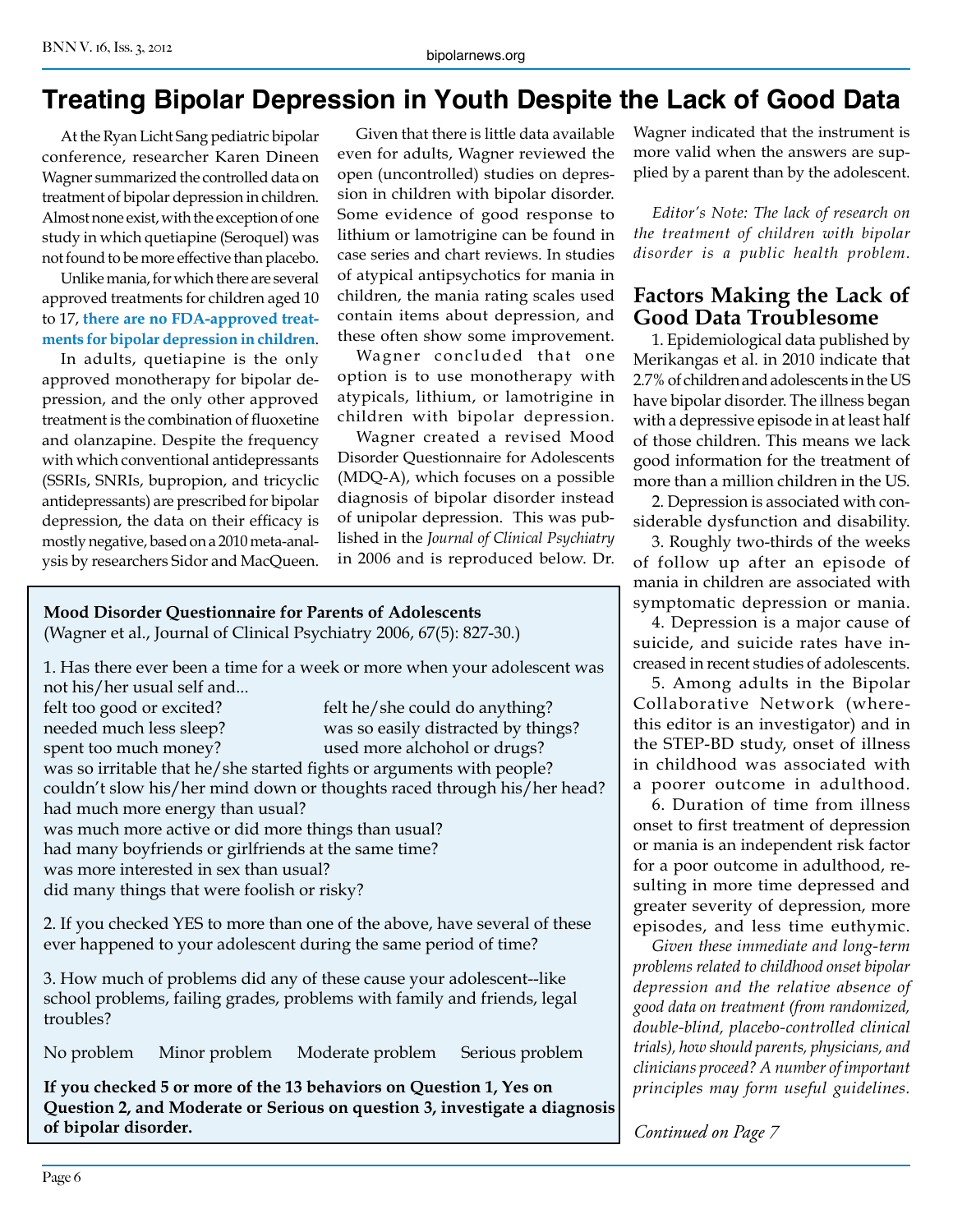# **Options for Treating Bipolar Depression in Children and Adolescents**

*Continued from Page 6*

# **Guidelines for Treating BP Depression in Youth**

1. Engage the child and family in treatment, since not treating this illness will likely convey serious harm.

2. Use the safest and best tolerated treatments first.

3. Since there are no FDA-approved treatments for bipolar depression in childhood, use non-FDA-approved treatments.

4. Accurate diagnosis and longitudinal follow up are essential.

5. Careful monitoring and follow up will facilitate evaluation of the treatments undertaken and allow the development of optimal approaches for a given child.

6. Educate families about the illness, giving honest information about the current paucity of controlled studies and gaining informed consent.

7. Encourage family education and therapy. This can include:

a. Family psychoeducation about illness recognition and management.

b. The family focused treatment pioneered by David Miklowitz.

c. The multi-family psychoeducational psychotherapy developed by Mary Fristad.

d. Cognitive behavioral therapy (CBT), dialectical behavior therapy (DBT), and Interpersonal and Social Rhythm Therapy (IPSRT) for older children and adolescents.

8. Parents, with the help of their own physicians, should optimize their own treatment (if they have an affective illness) and/or look after their own wellbeing with as much support as they can acquire from family, friends, and social and advocacy groups.

9. Recognize that many potential psychopharmacological options are available, though current recommendations and treatment sequences may change dramatically as more information becomes available.

*Accordingly, clinicians and parents should view the following ideas from this editor as highly preliminary. Please* 

*remember that BNN editors cannot take medical responsibility for any preliminary ideas, strategies, suggestions, and direct or implied recommendations published here, which must be affirmed and authorized by the appropriate treating physician who bears the medical responsibility for any treatments undertaken and who must assess treatments by reviewing the available literature as it evolves and the child's progress. The preliminary and perhaps idiosyncratic views of the editor cannot be taken as recommendations for any given individual, as the application of these views to a given individual in the absence of a detailed review of their history and condition may be entirely inappropriate.*

#### **Possible Treatment Options for Bipolar Depression in Children and Adolescents in Absence of Good Evidence-Based Data**

(To be reviewed and revised as new information becomes available)

If my child were depressed after an episode of mania (i.e. had bipolar depression), I would consider doing some of the following:

1. Get good education about the illness and monitor the child's mood and behavior on the daily prospective Life Chart (NIMH-LCM). This is available on our website, bipolarnews.org.

2. Get the child evaluated by an expert and begin some form of psychotherapy for them and for the family.

3. Encourage a good diet and as much exercise as possible.

4. Include in the diet omega-3 fatty acids, which may have some antidepressant efficacy and are probably good for him/her anyway.

5. Check for low Vitamin D levels and treat accordingly.

6. Consider N-acetylcysteine (NAC), which has been found to have antidepressant effects in adults and anti-irritability effects in children aged 8 to 17 with autism.

7. Consider NAC more strongly if the patient begins to experiment with alcohol or marijuana, as NAC may help with substance avoidance.

8. Avoid the usual antidepressants for unipolar depression, since early age of onset of depression is a risk factor for switching into mania after taking antidepressants. Kiki Chang of Stanford University and Joe Biederman of Massachusetts General Hospital have reported that they see lots of activation and/or switching in children with bipolar disorder treated with antidepressants.

9. Consider starting lamotrigine at very low doses (12.5mg/day with very slow upward titration to limit the risks of serious rash, which occurs in 1/5000 adults and about 1/2500 children).

10. Consider folic acid (folate), which can potentiate effects of antidepressants. There is some evidence that lamotrigine can interfere with folate metabolism.

11. If needed, add an atypical antipsychotic with low weight gain potential, such as the partial dopamine agonist aripiprazole (Abilify, starting at 1mg/ day or lower) or lurasidone (Latuda). There are two instances of positive data on lurasidone in adult bipolar depression, and the drug has a good profile of weight and metabolic neutrality so far in adults. Or consider quetiapine (Seroquel), especially if anxiety and insomnia are present (although a trial in children and adolescents with bipolar depression was not positive).

12. If needed, augment treatment of an older child with lithium.

13. If the child is still depressed, add very, very short-term treatment with minute doses of a selective serotonin reuptake inhibitor (SSRI) or bupropion under the cover of one or more mood stabilizers above.

14. If the child is still depressed, consider a trial of repetitive transcranial magnetic stimulation (rTMS), the effectiveness of which in adolescents has been reported by Chris Wall at the Mayo Clinic.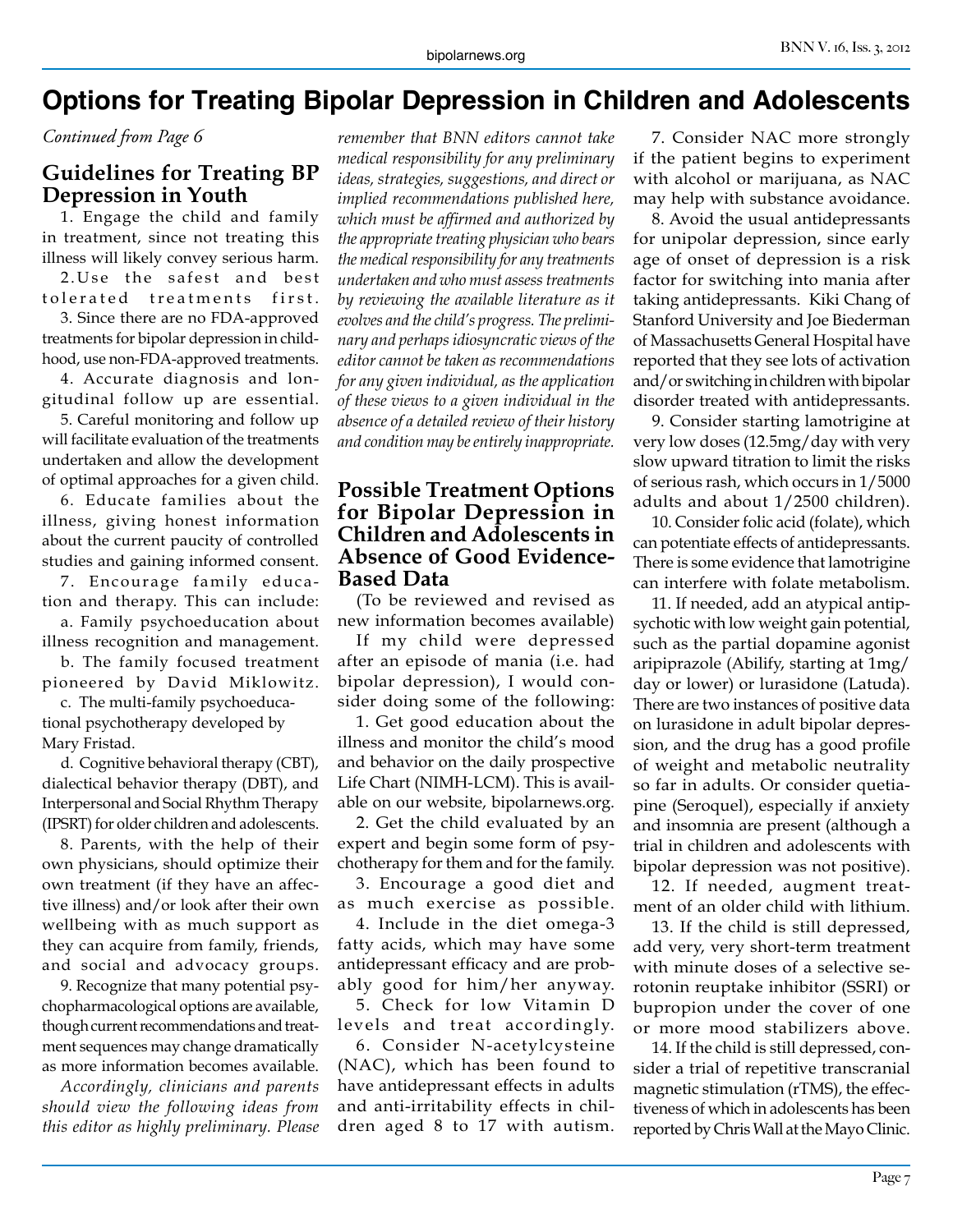# **Obesity and Bipolar Disorder in Children and Teens May Be Linked**

The annual meeting of the American Academy of Child and Adolescent Psychiatry in Toronto in October 2011 featured a symposium on the impact of obesity on the course of childhood onset bipolar illness.

# **Typical Treatment of Bipolar Disorder in Youth**

At the symposium, researcher David Axelson described the typical outcome of bipolar illness and the medications used during naturalistic treatment. The data came from the large collaborative study Course and Outcome of Bipolar Illness among Youth (COBY), in which he and his colleagues followed 255 patients with bipolar I disorder, 30 patients with bipolar II, and 153 patients with bipolar not otherwise specified for a mean of 5 years. He discussed only bipolar I at the symposium.

The study initially followed 270 children with bipolar I for a mean of 582 weeks and oberved how their illness was treated. The children ranged in age from 7 to 17 years (average 14.4 years). Ninety-three percent of the children were treated with one or more antimanic agents. These included atypical antipsychotics in 77%, valproate or carbamazepine in 44%, and lithium in 47%. Antidepressants were used in 46% of the children, stimulants in 43%, and benzodiazepines in 21%. Sixty percent of the children were treated with two classes of antimanic medications concurrently at some point.

A univariate analysis showed that older children received smaller amounts of antipsychotics and more anticonvulsants and lithium. Variables associated with better response, that is, a rating of either much or very much improved on the Clinical Global Impressions scale for bipolar disorder (CGI-BP), included older age and treatment with atypical antipsychotics. Those who had comorbid attention deficit hyperactivity disorder (ADHD) or

psychosis at baseline did more poorly. Mean symptom scores were better when the children received any antimanic treatment including an atypical or lithium, but worse when they received valproate or carbamazepine.

These data are similar to those from other prospective treatment outcome studies in childhoodonset bipolar I illness that suggest **the illness is difficult to treat and stabilize even when multiple medicines are used in combination**.

# **Obesity and Mood Disorders in Youth**

Ben Goldstein, another researcher who spoke at the symposium, indicated that in the scientific literature, obesity has been associated with a higher number of depressive episodes and longer length of depression, more recurrences of depression, more anxiety disorders, more hospitalizations, more suicide attempts, and worse functional outcomes. In the same group of patients discussed by Axelson above, 42% were overweight or obese, compared to 34% of the general population of children in this age range.

Factors associated with overweight in Goldstein's research included substance abuse, a history of physical abuse, prior hospitalization, and being on 2 or more medications. Those patients who were overweight or obese spent more time ill in a manic or depressive episode.

**This is one of the first prospective studies to show that obesity in children is associated with increases in episodes, symptoms, and increased severity of illness, but the mechanisms of this effect remain to be clarified.** 

Goldstein cited the data of Bond et al. published in *Biological Psychiatry* in 2011, which showedthat in young adults admitted to the hospital for a first episode of mania, those with an increased body mass index (BMI) had less white matter volume in the brain and less volume in their temporal lobe. These data suggest that obesity may interact with changes in the brain, either driving them or resulting from them.

# **Obesity, Diabetes, and Bipolar Disorder**

Researcher Roger McIntyre summarized the literature on obesity in adults with bipolar disorder and suggested that **bipolar disorder should be categorized as a metabolic syndrome type II because of the high incidence of overweight and obesity in adults with the illness and their high risk for premature mortality via cardiovascular disease**. (The metabolic syndrome is diagnosed when any three of five problems occur: high blood sugar, increases in cholesterol, increases in triglycerides, high blood pressure, or overweight/ increased waist circumference.)

McIntyre noted that some factors overlap in patients with mood disorders and diabetes. These include abnormalities in insulin, pro-inflammatory cytokines, reactive oxygen species, glucose dysregulation, and abnormal levels of neurotrophic factors. He cited data by Kim et al. published in *European Psychiatry* in 2011 that obesity was associated with decreases in attention, processing speed, and verbal fluency.

Other data indicate that adults with diabetes have neurocognitive alterations. These data may be related to findings that people with diabetes have decreased volume in the hippocampus and amygdala. McIntyre reported his own preliminary findings that 40 IU of insulin administered intranasally 4 times a day led to improvement in cognition. He cited the need for studies of the effect of exercise on outcome and cognition in bipolar disorder, as well as the need to study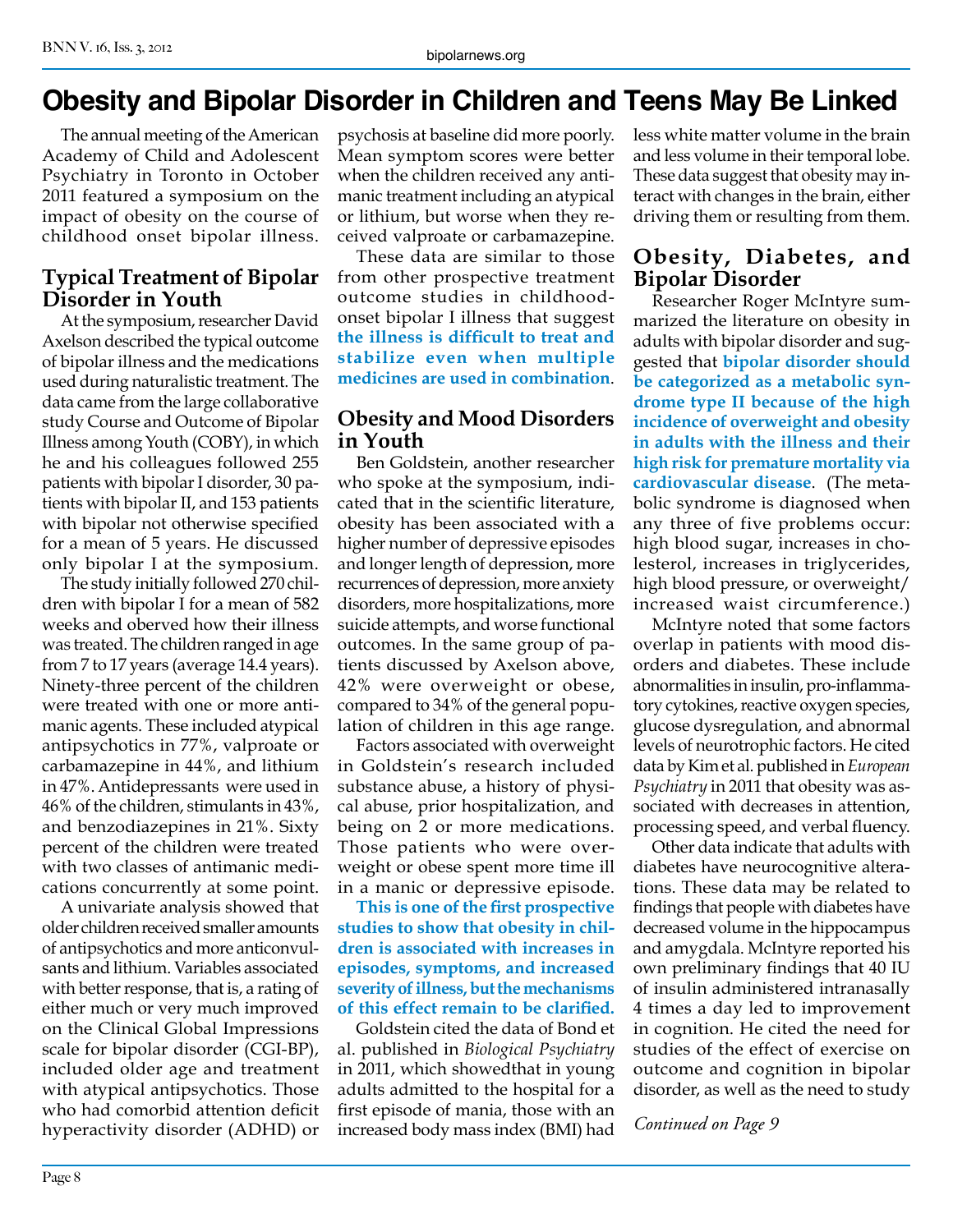# **How to Treat Obesity and Bipolar Disorder in Children and Adolescents**

#### *Continued from Page 8*

bariatric surgery (in which a portion of the stomach is tied off to encourage weight loss) and the potential effects of a ketogenic diet, a high-fat low-carbohydrate diet that produces ketones, which the brain can use for energy. Ketogenic diets decrease oxidative stress and increase insulin sensitivity.

McIntyre cited findings that metformin, a drug used for diabetes, was often associated with small amounts of weight loss, as were the anticonvulsants topiramate and zonisamide. However, he noted that **in his own experience, the combination of naltrexone at 50mg/day plus bupropion at 300mg/day is associated with more substantial weight loss**, and he uses this treatment regimen as a first-line pharmacological intervention in both unipolar and bipolar patients with overweight or obesity.

### **Addressing Behavior to Treat Youth Obesity**

Researcher Tina Goldstein discussed behavioral prevention of obesity in pediatric bipolar disorder. She indicated that being overweight (with a body mass index (BMI) greater than 25) or obese (with a BMI greater than 30) was associated with a variety of poorer outcomes, including more severe bipolar illness, more hospitalizations and suicide attempts, poorer quality of life, and more substance use in children with bipolar disorder. She emphasized that systematic intervention is required to address the rapid onset in weight gain that often occurs in the first 12 weeks of treatment with atypical antipsychotics.

**Goldstein developed a program of cognitive behavior therapy and motivational interviewing about healthy behaviors for overweight children with bipolar disorder.** Goals were good nutrition, physical activity,

and decreases in sedentary behavior. Her preliminary data showed that this treatment intervention brought about weight loss in a small number of children, and she suggests prospective controlled studies be undertaken.

Goldstein's motivational interviewing techniques have proven useful in diabetes, dental disease, reproductive health, and substance abuse.

Her training program in this case included three 45-minute sessions in person and 2 phone booster sessions. The four major components were: 1) expressing empathy for the difficulty of following a weight maintenance program, 2) clarifying discrepancies between the child's behavior and his or her goals, 3) accepting the child's resistance, and 4) supporting self-efficacy.

The program emphasizes five strategies. The first strategy is personalized feedback for the family about: a) the need for change, b) overview of mood, medications, and weight; and c) assessment and charting of BMI, particularly using a visual presentation of the percentile at which the child falls on the BMI chart.

The second strategy was dealing with the "big 5" factors. These are: 1) assessment of sweets in beverages, 2) favorite versus healthy foods, 3) physical activity, 4) number of family meals, and 5) media time, i.e. computers, TV, etc. Each of these was rated by the family in a typical week and feedback was given about where changes could be useful.

The third strategy was evaluating readiness for change and addressing the child's ambivalence. Goldstein suggested choosing just two goals on which to focus, based on their importance and the child's confidence that he or she could change that behavior.

The fourth strategy was developing a plan for change. This involved collaboration, considering attainable goals, and noting a menu of options for how to proceed.

The fifth strategy was evaluating the change plan, which included problem-solving, trouble-shooting, anticipating future challenges, and increasing motivation for sustaining behavioral changes.

As a case example, the research team identified a child who was waking up sedated and drinking five energy drinks in order to get to school. The plan agreed on by the child, family, and research team was that the child would decrease the morning drinks to three and increase physical activity by playing more basketball with his brother. The child was a collaborator and partner, and thus could develop his own goals and act on his own to accomplish them. In this example the child was able to lose weight despite staying on an atypical antipsychotic.

Goldstein's full article on this topic was published in the 2011 volume of *Child and Adolescent Psychopharmacology*.

### **Systematic Treatment of Obesity**

Christoph Correll was the discussant of the symposium. He emphasized the importance of developing a systematic treatment plan and personalized feedback for every child who struggles with obesity.

Correll suggests that patients be weighed at intake and at each psychiatric visit. In his clinic, he has reception staff help patients weigh themselves and measure their waist circumference at each visit. When staff became involved in this way, compliance increased from 27% to 90%.

Management of weight in children with bipolar disorder should be a priority with a focus on prevention, close monitoring, active psychoeducation and motivational interviewing, and the development of an individualized treatment plan.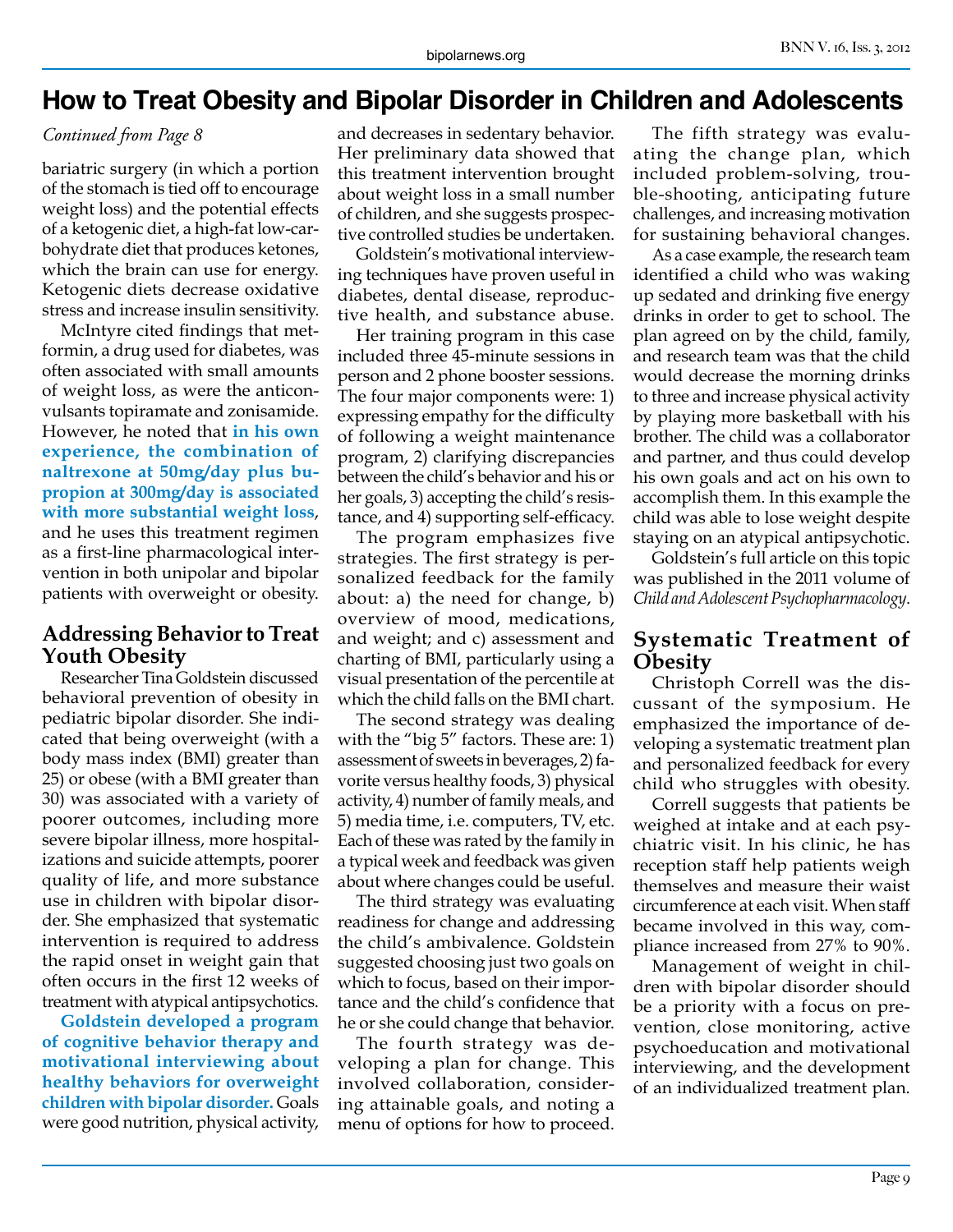# **Bipolar Disorder and Its Comorbidities in Children and Adolescents**

A symposium on bipolar disorder and its comorbidities in children and adolescents took place at the annual meeting of the American Academy of Child and Adolescent Psychiatry in 2011. The following findings were reported there.

#### **ADHD**

Researcher Janet Wozniak discussed the relationship between bipolar illness and attention deficit hyperactivity disorder (ADHD).

Based on interviews with family members of children with bipolar illness alone, bipolar illness plus ADHD, ADHD alone, and controls, she concluded that bipolar illness occurred more often in families of children with bipolar illness with or without ADHD. Similarly, she showed that there was more ADHD in relatives of children with either ADHD alone or ADHD comorbid with bipolar illness.

Wozniak concluded that **the comorbidity of bipolar illness and ADHD is a unique subtype of bipolar disorder and requires further study**.

#### **Emotional Dysregulation and Substance Abuse**

In another presentation, researcher Tim Wilens indicated that children with bipolar disorder and emotional dysregulation had an 8- to 20-fold increased risk of having a substance abuse comorbidity with their bipolar disorder.

#### Substance Abuse **Comorbidity**

Researcher Ben Goldstein reported at the symposium that the onset of bipolar illness predates the onset of substance abuse in 60 to 83% of instances of comorbid illness. He emphasized the dramatic negative impact of comorbid substance use in children with bipolar disorder, in terms of legal entanglements, pregnancy,

academic failure, suicide, and lack of compliance with medication regimens.

Goldstein reported that in the multi-site, National Institute of Mental Health (NIMH)-funded Course and Outcome of Bipolar Illness in Youth (COBY) study, the largest longitudinal study to date of youth with bipolar disorder, the risk of new onset of substance abuse over the course of 4 years of follow-up was 32%.

Given that 15% of children in the study already had substance abuse at intake, it appears that **approximately half of the children with bipolar illness in this study had or acquired a substance abuse problem near the beginning of their illness**. Twothirds of the children in the study had abused both alcohol and cannabis.

Predictors of having already been diagnosed with substance abuse at study intake included: experimental (casual) alcohol use, panic disorder, family history of substance abuse disorder, history of oppositional defiant disorder or conduct disorder, decreased family cohesion, and less exposure to antidepressants.

In those who developed substance abuse after entering the study, there was a gap of an average of 2.7 years prior to the initiation of substance abuse. This provides a window of opportunity for invention. The predictor variables for acquiring substance abuse during follow-up included: less time euthymic, more time manic, increased incidence of panic disorder, and treatment with fewer medications.

Goldstein emphasized that 1 in 3 children experienced onset of substance abuse within 3 or 4 years of follow-up, and **predictor variables included: increasing symptomatology, decreasing use of medications, recreational use of drugs, and a parent with a history of substance abuse (particularly active substance abuse).** He suggested that making sure a parent with substance

abuse is in treatment is one of the most important variables in preventing the new onset of substance abuse in their offspring with bipolar disorder. A second crucial factor is emphasizing medication adherence in order to decrease manic and anxious symptomatology, which are also independent predictors of new onset of substance abuse in children with bipolar disorder.

In the last presentation of the symposium, researcher Caleb Adler from the Lindner Center of HOPE in Cincinnati presented data indicating that those **children who experienced onset of bipolar illness before onset of substance abuse had a more difficult course of illness than those who first developed substance abuse and then bipolar disorder.** These data emphasize the importance of primary prevention of substance abuse acquisition in adolescents and young adults with bipolar disorder, who are at extraordinarily high risk for this comorbidity.

In Adler's research the most commonly abused substances were cannabis (used by 30% of participants), alcohol (27%), both cannabis and alcohol (18%), cocaine (4%), and opiates (3%).

Adler reported that 40% of bipolar adolescents who were well on entry to his study acquired substance abuse. He found that activity in three parts of the brain (the prefrontal cortex, insula, and anterior cingulate) was lower prior to the acquisition of substance abuse in those who went on to abuse substances than in those who did not begin abusing substances. This suggests that there may be alterations in the brain that convey a vulnerability to new onset of substance abuse. Surprisingly, he also found that some of the changes associated with marijuana abuse seemed to normalize brain abnormalities. Those changes could be positive and compensatory.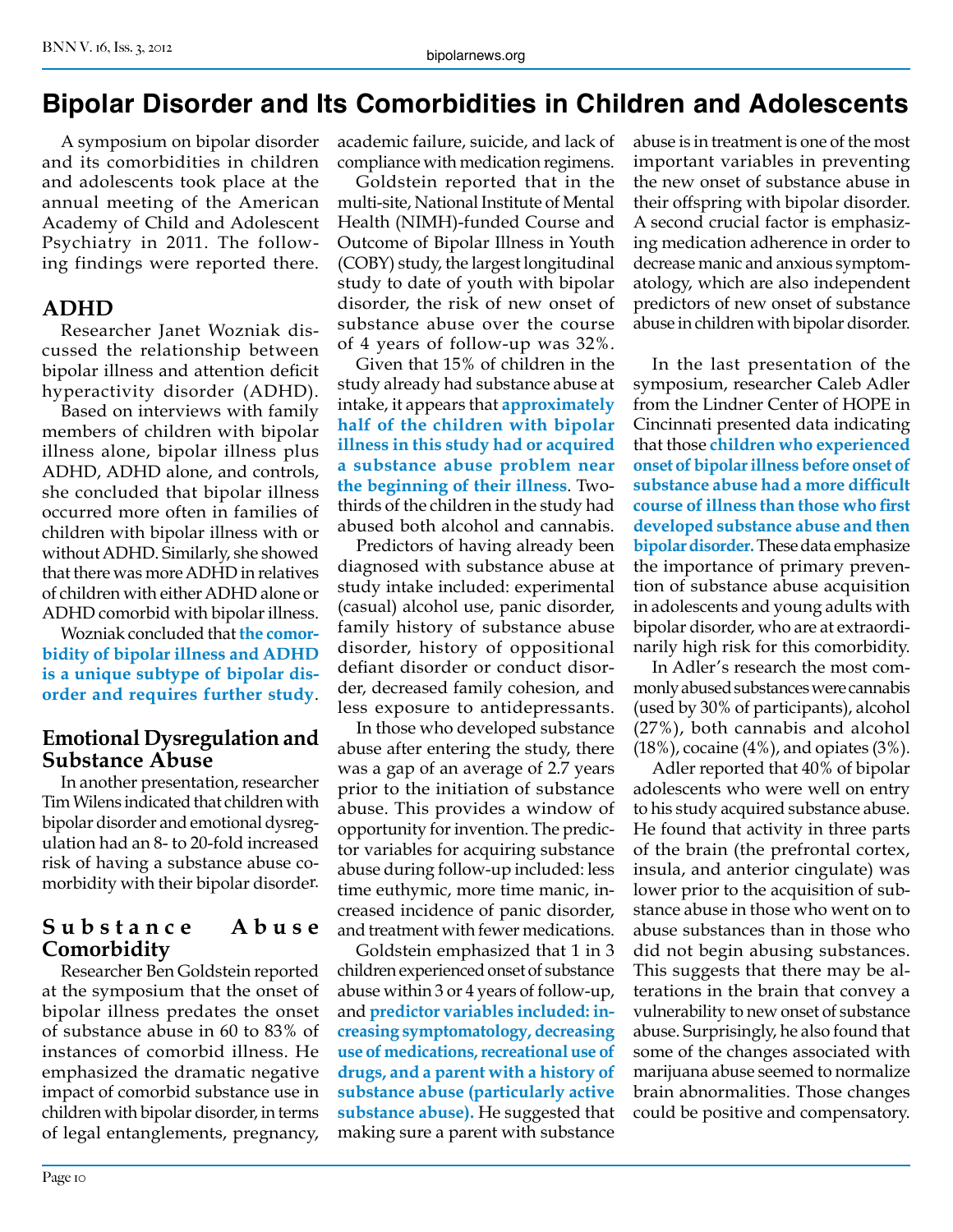# **The Explosive Combination of Bipolar Disorder and Substance Abuse**

At the 2012 annual meeting on pediatric bipolar disorder sponsored by the Ryan Licht Sang Foundation and Massachusetts General Hospital, Timothy E. Wilens gave a plenary talk on "The Explosive Combination of Bipolar and Substance Abuse."

Wilens cited the statistic that 10% of –lation have at some time received a diagnosis of a substance abuse disorder. **The age of onset of substance abuse peaks between ages 15 and 20.**

Wilens said that in a recent survey, among substance users aged 12 or higher in the general population, about 50% had used marijuana in the previous month and about 50% had used prescription narcotics (often obtained from their parents' medicine chest).

The rate of mortality from substance abuse has risen dramatically since 1993 and now approximates that from automobile accidents. According to Wilens, rates of emergency room visits and fatalities have increased recently, and this has been linked to opiate overdoses.

**Adolescents with bipolar disorder are at greatly increased risk of substance abuse compared to the general population. Most substance abuse follows the onset of bipolar disorder, not vice versa.** 

Wilens cited the data of researcher Ben Goldstein that on 8-year follow up, 32% of bipolar adolescents developed a substance use disorder. Those treated with antimanic agents were much less likely to develop a substance use disorder. MORAL: Treat bipolar disorder psychopathology in adolescents well and help them avoid substance abuse.

Children with persistent emotion dysregulation were: 1) more likely to develop a substance use disorder, 2) more likely to begin using substances earlier, and 3) more likely to have a more severe form of combined (multiple) substance use disorders.

# **Treating Substance Use**

Wilen suggested that a good interview is better than urine toxicology screens for assessing substance use. He suggested the following treatment paradigm:

1. Aggressive psychoeducation about substance use disorders for parents and children, starting before the child reaches age 12.

2. Close monitoring of the child's mood and substance use.

3. Use of groups, cognitive behavioral therapy (CBT), dialectical behavior therapy (DBT), and motivational enhancement. That is, increase discussion about what is not going well. Parents can engage with their child about how best to improve the child's life, e.g. asking, "Do you want to return to a sports team or receive permission to drive a car again? How can we help get you there?"

4. Working with parents even if their child does not come to initial sessions.

Some pharmacological approaches can be useful for substance abuse. Geller et al. published an article in 1998 showing that lithium helped decrease substance use. A 2011 article by DelBello et al. showed that quetiapine plus topiramate was more helpful in decreasing marijuana use than quetiapine plus placebo.

Editor's Note: Another option not mentioned by Wilens at the meeting is N-acetylcysteine (NAC), which is useful for a variety of substance use disorders and addictions including smoking, alcohol, marijuana, cocaine,

and heroin. (See our overview in *BNN* Volume 14, Issue 1 from 2010 for a discussion of possible mechanisms of these effects.) NAC's safety in children has been demonstrated in a study by Fung et al. in children with autism aged 8 to 17. Positive effects on depression have also been reported in adults with bipolar disorder, in whom NAC substantially beat placebo after about 3 months.

**Bipolar disorder in an adolescent is a medical emergency, and using multiple methods for treating the illness well and heading off the development of a substance use disorder may be life saving.** Psychoeducation is a must. Bipolar disorder and substance abuse in combination are like a metastatic malignancy; all the therapeutic stops must be pulled out in order to slow it or cure it.

Not incidentally, Wilens indicated that from a political/economic perspective, substance-related treatment is highly cost effective. He noted that for every dollar spent, 4 to 7 dollars are saved in reduced crime, legal costs, and theft alone. When health care savings are included, the savings are about \$12 for every \$1 spent.

*Contact Wilens' clinic at Massachusetts General Hospital at armsmgh@partners.org or (617) 643-4699.* 

*The Massachusetts General Hospital website on Addictions is http://www. addictionanswers.com.*